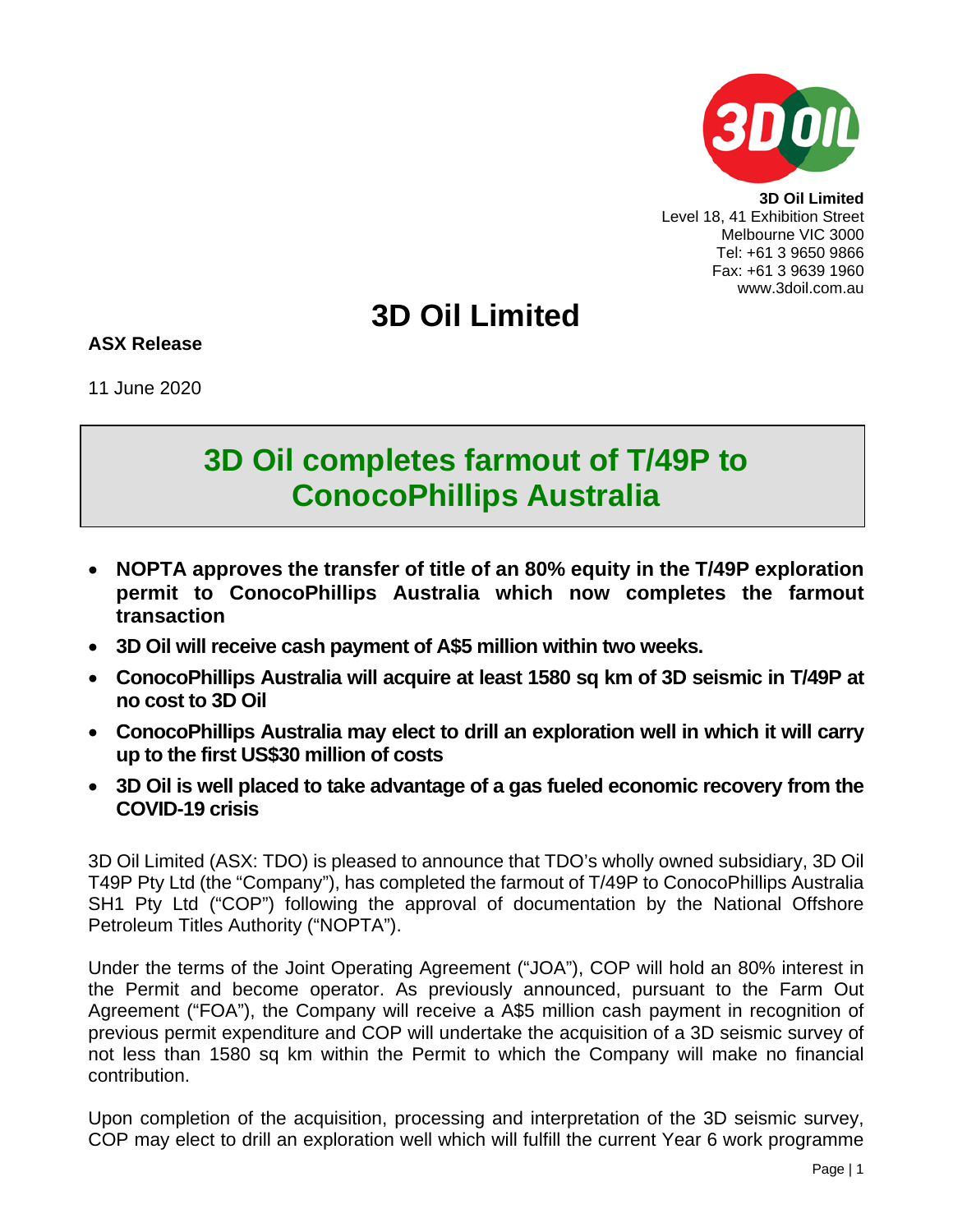obligation. In the event COP elects to drill such exploration well, the Company will be carried for up to US\$30 million in drilling costs after which it will contribute 20% of drilling costs in line with its interest in the Permit.

The completion of the farmout of T/49P to COP places TDO in a unique and enviable position for a small cap company –where there is a clear pathway to ultimately supplying gas to the East Coast Market. The company is very positive about its prospects. While global conditions are very challenging the potential for gas commercialization in Eastern Australia are very promising. TDO believes these conditions create opportunities for the company to exploit.

The company is firmly focused on becoming a supplier to the burgeoning East Coast Gas market at a time of unique dynamics in local and global gas markets.

## **South-east Australian Gas Market**

World-wide social distancing restrictions have caused an unprecedented fall in oil demand, which for the first time caused the price of West Texas Intermediate to fall below zero in late April. However, the Company wishes to reassure shareholders that the oil price has no effect on the strategy of the T/49-P project. The price of gas in South-east Australia is not linked to global oil prices, and while it is difficult to tell how the pandemic will affect gas demand in future, TDO believes that the current forecast of a supply shortage remains accurate.

The 2020 AEMO Gas Statement of Opportunities released on 27 March states that gas production in south-east Australia is declining. Existing gas fields in the Gippsland Basin will reach end of life between mid-2023 and mid-2024 and most fields in the Otway Basin will cease production unless development plans and plant modifications proceed. Current reserves and contingent resources in southern states will be insufficient to offset the decline of production. ExxonMobil's West Barracoota gas development is on track for a 2021 start-up, but it is worth noting that AEMO's forecast of a gas shortfall takes account of this development. These variables underpin the prediction that long-term gas supply in south-east Australia is under threat.

Importantly, these forecasts have not accounted for the affect that social distancing measures may have on domestic gas demand. However, it is equally important to note that several gas development and appraisal programs in the region have been deferred. In the Gippsland Basin, ExxonMobil has halted operations due to COVID-19 restrictions. In the Otway Basin, Beach Energy deferred its plans for the drilling of the Aritsan-1 exploration well and a series of nearfield and appraisal wells at Thylacine and Geographe until at least next financial year.

Without knowing how social distancing measures will affect gas demand, it is not possible to reasonably forecast if supply will be adequate. However, it is probable that any reductions in demand will be short-term and that deferral of gas exploration and development in south-east Australia will exacerbate the looming supply shortfall.

In a recent media interview in late April Neville Power, chairman of the National COVID-19 Coordination Commission said that an increase in infrastructure projects, manufacturing and industrial-scale production of previously imported goods will be the key to economic recovery. It will be important that these projects are delivered with private funds as opposed to government subsidy. A key ingredient to incentivize such projects will be the "supply of cheap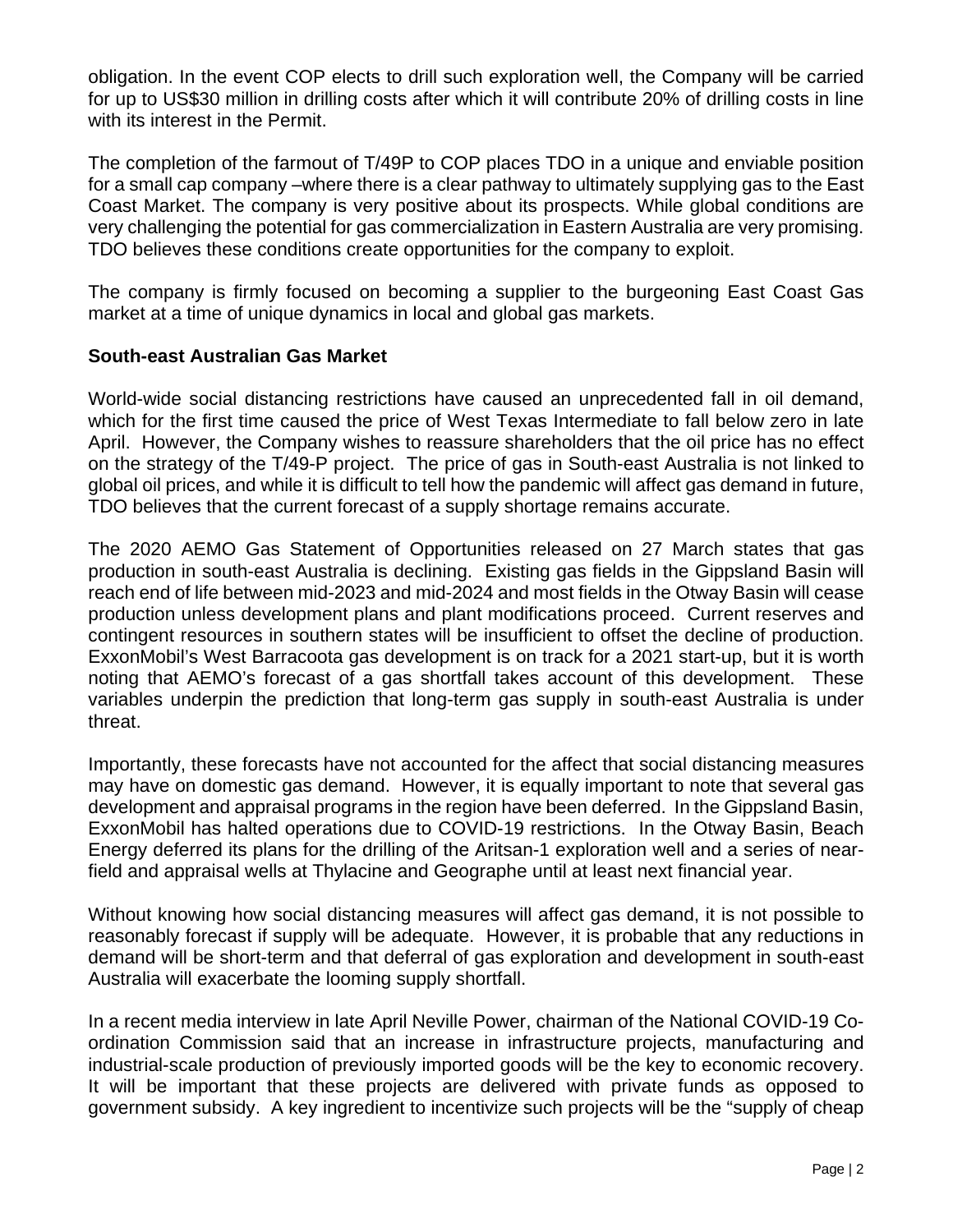energy to industry," particularly from gas. Mr Power has stated that the best way of lowering gas prices, will be to increase supply.

On 21 May the Federal Energy Minister, Angus Taylor, released the Technology Roadmap discussion paper outlining the government's strategy for reducing emissions. The paper said switching from coal to gas can provide "quick wins" that reduce global energy sector emissions by 10 per cent. Citing a recent CSIRO forecast, it said domestic gas usage would rise "at least 20 per cent by 2060" and gas production would climb at least 90 per cent in the same timeframe - driven largely by exports to fill Asia's growing demand for liquefied natural gas. The Minister said "More gas means more capacity to absorb renewables [into the grid] because gas is flexible, dispatchable generation." This is because gas offers a means to fill gaps in the electricity grid where renewable energy sources are intermittent.

Shareholders should know that the exploration programme in T/49-P will continue, and each stage will bring the T/49-P Joint Venture a step closer to providing gas to the domestic market. The next phase will involve acquisition and processing of not less than 1580km<sup>2</sup> 3D seismic data aimed at evaluating a series of leads in the permit. These leads in combination with the Flanagan Prospect have a best estimate prospective resource of over 10 TCF.

## **Asian LNG market prognosis**

LNG demand in our region is dominated by industrial economies of countries such as South Korea, Japan, China and Taiwan. The handling of the COVID-19 outbreak in these countries has been better managed than much of the world placing them in a unique position to navigate out of the crisis significantly quicker.

Lower long-term LNG prices are likely to encourage coal-to gas switching in these countries and much of Northeast Asia. According to Gavin Thompson from Wood Mackenzie; high oilindexed contract volumes dominate the weighted average cost of gas in Asia resulting in strong 2019 prices. However, falling oil prices will result in lower future contracted LNG prices bolstering the case for gas. Wood Mackenzie estimate that in South Korea and Japan alone, a 5% generating capacity swing from coal to gas will result in increased demand of 18% or 8 million tonnes.

This comes at a time with a back-drop of a record number of new LNG projects which are approaching Final Investment Decision ("FID"). The Australian Financial Review reported in April that over \$80 billion worth of LNG projects in Australia and PNG have been cancelled or deferred. Presumably, this trend will be repeated globally.

### **Conclusions**

3D Oil is of the opinion that the combination of falling domestic production on the East Coast, primarily from Bass Strait, and a gas led recovery within Australia and the industrialised economies of SE Asia will significantly improve the domestic gas market in the medium term. 3D Oil is uniquely placed for a small company to take advantage of this strengthening market with a fully funded gas exploration program in the highly prolific and prospective offshore Otway Basin.